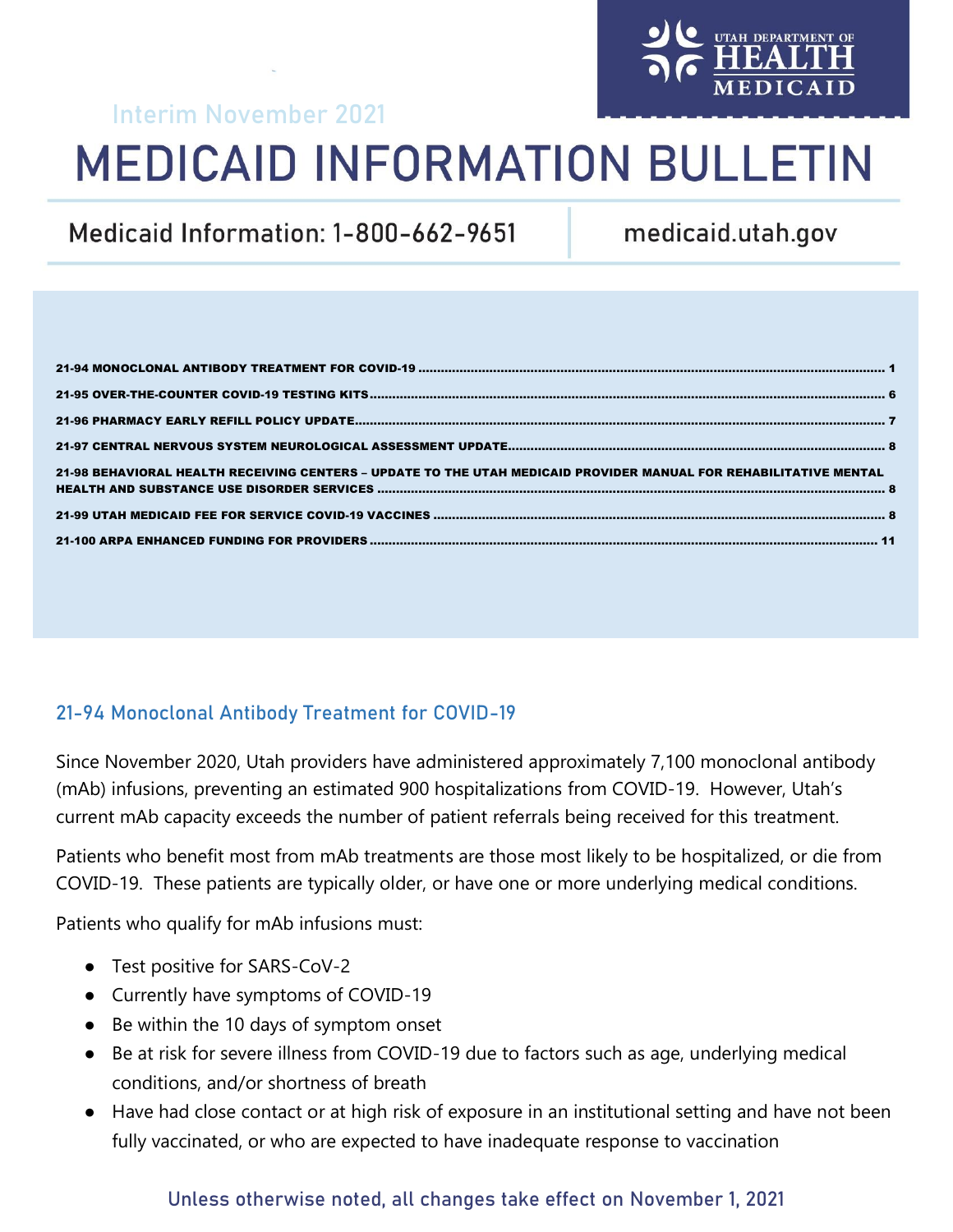The Utah Department of Health (UDOH) has launched an online [Utah COVID-19 risk score calculator](https://c19.health.utah.gov/surveys/?s=8TY9CN9Y4L) to guide patients with the completion of an eligibility assessment, and to determine if they might benefit from and qualify for mAb treatment. After completing a survey, the patient is informed whether they qualify for treatment and how to schedule an appointment at the nearest infusion site. Infusion sites are located across the state, and include a mix of hospitals, outpatient clinics, and dedicated monoclonal treatment sites.

This tool, a list of mAb treatment locations, and additional relevant provider information can be found at: [https://coronavirus.utah.gov/noveltherapeutics/#for-medical-providers.](https://coronavirus.utah.gov/noveltherapeutics/#for-medical-providers)

The UDOH recently opened its own Monoclonal Antibody Infusion Center in Murray on the campus of the Intermountain Healthcare Employee Services Center (5245 College Drive, Murray, UT, 84123). Treatment provided at the UDOH infusion center is free; no insurance will be billed. Up to 50 patients per day can be treated at this site. The UDOH is currently exploring a coordinated scheduling model with other treatment locations to ensure more timely access to mAb treatment for more Utahns. In November, the UDOH will be opening an additional site in St. George in partnership with Intermountain Healthcare. This site will be located at the 400 E campus (544 S. 400 E., St. George, UT, 84770).

#### **Where can my patients get monoclonal antibody therapy?**

Patients can receive treatment at the Utah Department of Health Monoclonal Antibody Infusion Center in Murray, Utah, or at one of more than 30 hospitals and outpatient clinics providing mAb infusions in Utah.

## **Steps for referring patients to the UDOH mAb infusion center in Murray, Utah, or St. George, Utah:**

Screen your prospective patients (age 16 and older) to make sure they meet the inclusion criteria. Inclusion criteria are based on current emergency use authorizations and the Utah COVID-19 risk score calculator. You can also encourage your patients to take the risk score calculator online themselves to see if they qualify for a mAb infusion, and to find a treatment center nearest them.

Explain the benefits and risks of treatment and confirm the patient's desire to be treated.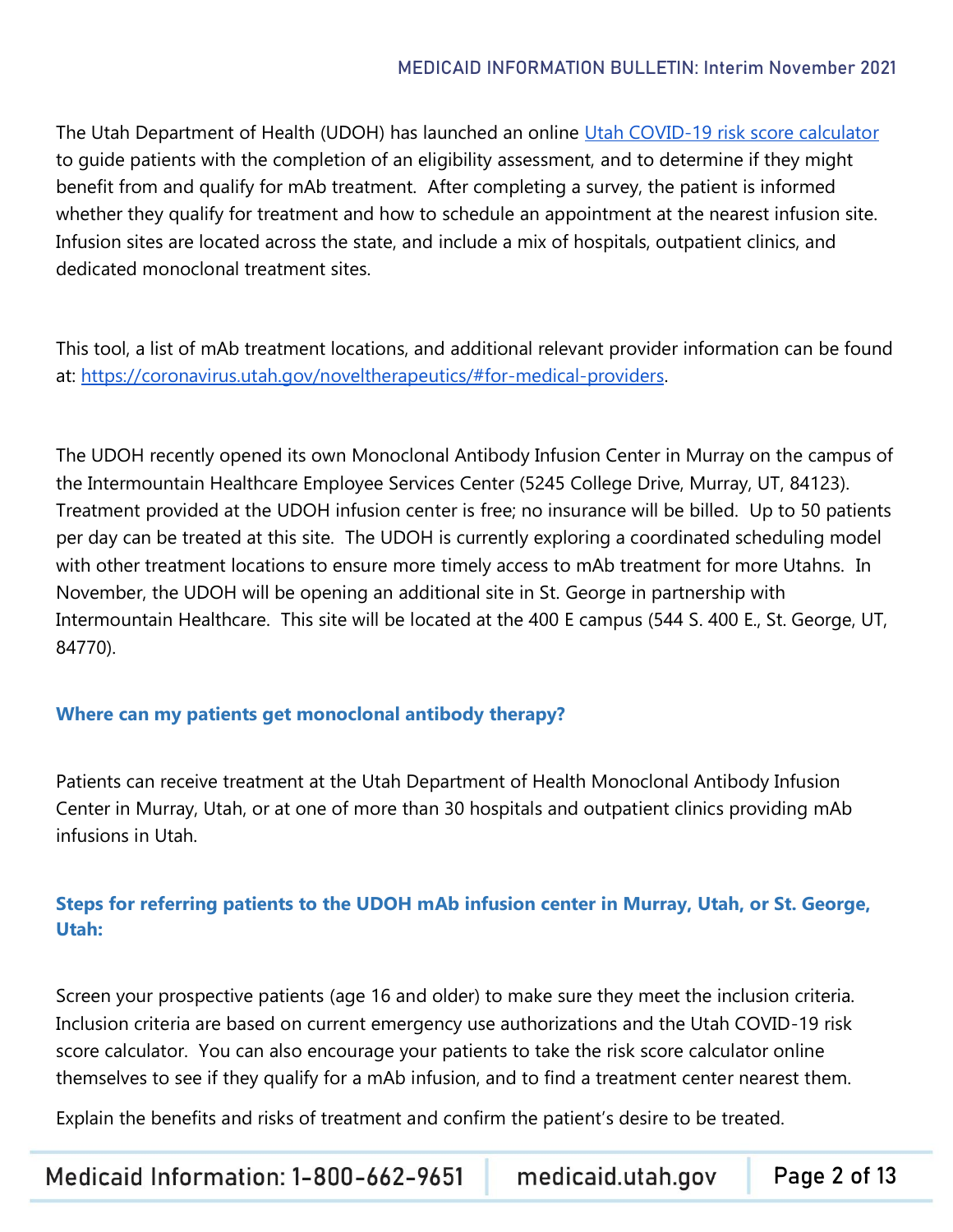Email the patient's name and contact information to [mabinfusions@utah.gov](mailto:mabinfusions@utah.gov) using an encrypted email. Once our mAb team at the UDOH receives your email referral, they will reach out to the patient to get the infusion scheduled and respond to your email with the outcome of the referral. The clinical guidance on which this work is based can be found at [https://coronavirus](https://coronavirus-download.utah.gov/Health/Utah_CSC_Monoclonal_Ab_Guidelines_v18_10222021_FINAL.pdf)[download.utah.gov/Health/Utah\\_CSC\\_Monoclonal\\_Ab\\_Guidelines\\_v18\\_10222021\\_FINAL.pdf.](https://coronavirus-download.utah.gov/Health/Utah_CSC_Monoclonal_Ab_Guidelines_v18_10222021_FINAL.pdf)

If you are contacted by a patient who you think may be eligible for mAb treatment, and are unable to complete a provider referral within the 10-day eligibility window, please direct the patient to [https://coronavirus.utah.gov/noveltherapeutics,](https://coronavirus.utah.gov/noveltherapeutics) or the **Coronavirus Hotline 1-800-456-7707.**

Patients who complete the risk score calculator survey and are eligible for treatment will be provided contact information for a 24/7 hotline that can help schedule the patient for mAb treatment at one of the UDOH infusion centers.

All requests for infusions in children aged 12-15 years should be emailed to [Pediatric.MonoclonalAntibodies@imail.org.](mailto:Pediatric.MonoclonalAntibodies@imail.org)

#### **How much will this treatment cost my patients?**

Medicare and Medicaid both cover the cost for infusion administration. For patients who don't have insurance, HRSA provides an option to providers to be reimbursed for treatment services at the Medicare rate. All of our major systems take advantage of the HRSA program for the uninsured.

For patients who are covered under commercial insurance plans, costs of infusion may vary, but many large insurers are waiving all costs. Some, though, are not, and there are even reports of some insurers not covering treatment at all. The insurance and health coverage landscape is complex. Commercial insurance covers about 22% of Utahns, other health coverage is provided through government plans, such as Medicare and Medicaid, and self-funded employer plans that are regulated at the federal level.

The UDOH infusion site and the Mobile Infusion Strike Teams offer mAb treatment at no cost to patients. In the medical model at hospitals, patients who are commercially insured face potentially high deductibles or copays depending on their insurance plan.

To learn more about potential costs and coverage for mAb treatment, visit: <https://combatcovid.hhs.gov/sites/default/files/documents/Outpatient-Cost-Coverage-072021.pdf>

Please encourage your patients to ask the treatment provider if there are any costs with getting the treatment before they schedule their appointment, so that they know what to expect.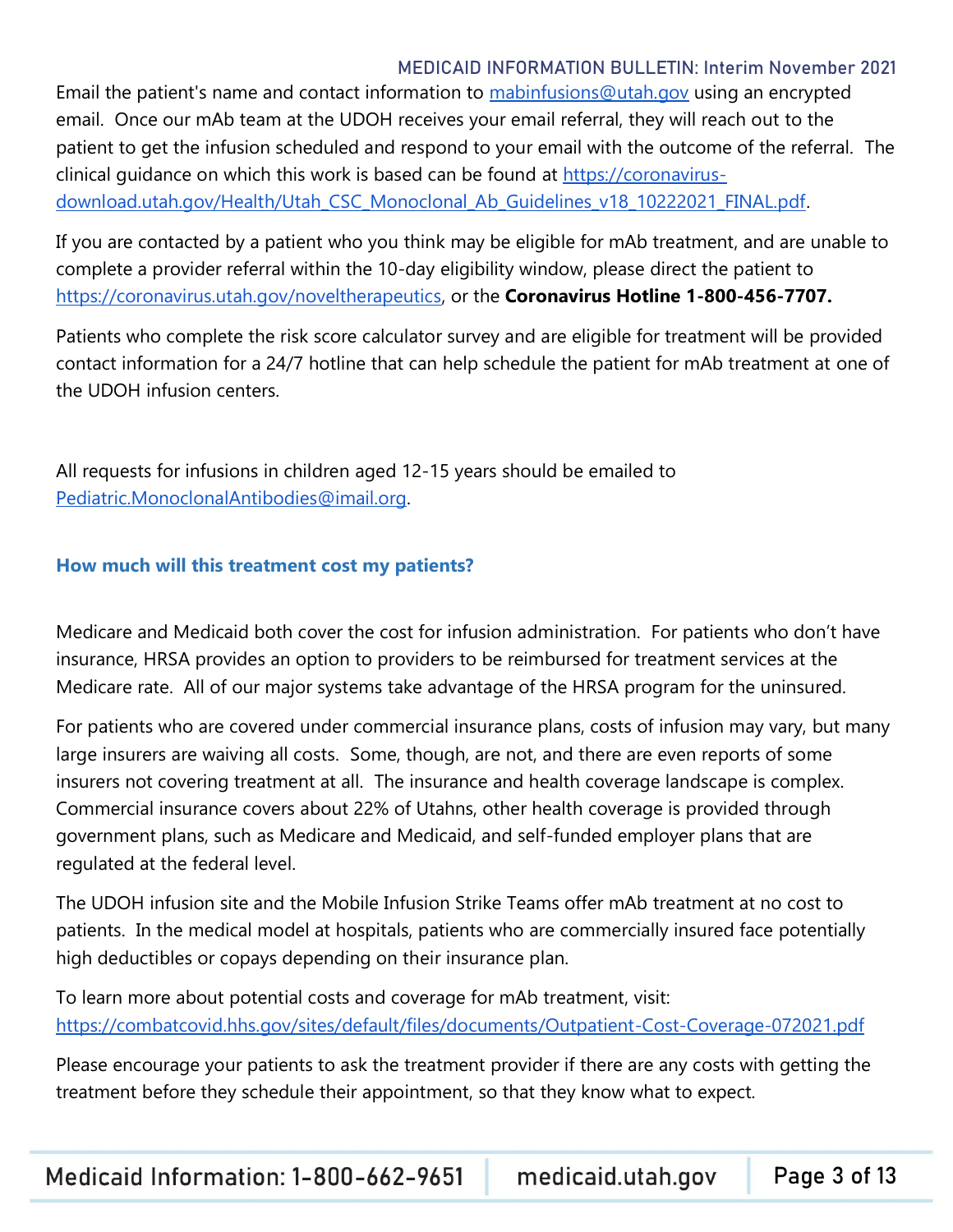Payment allowances and effective dates for COVID-19 monoclonal antibodies and their administration during the public health emergency are as follows:

| <b>HCPCS</b><br>Code | <b>HCPCS Short</b><br><b>Descriptor</b> | <b>Labeler</b><br><b>Name</b>                                                                                                                                                                                                                                                                                                                                               | <b>National Payment Allowance</b><br><b>Effective for Claims with</b><br><b>Vaccine/Procedure Name</b><br>DOS on or after 05/6/2021                                                  |                                                           | <b>National Payment</b><br><b>Allowance Effective</b><br>for Claims with DOS<br>through 05/5/2021 | <b>Effective Dates</b>       |
|----------------------|-----------------------------------------|-----------------------------------------------------------------------------------------------------------------------------------------------------------------------------------------------------------------------------------------------------------------------------------------------------------------------------------------------------------------------------|--------------------------------------------------------------------------------------------------------------------------------------------------------------------------------------|-----------------------------------------------------------|---------------------------------------------------------------------------------------------------|------------------------------|
| Q0239                | Bamlanivimab<br>-XXXX                   | Eli Lilly                                                                                                                                                                                                                                                                                                                                                                   | Injection, bamlanivimab, 700 mg                                                                                                                                                      | \$0.010<br>Code not active during this<br>time period     |                                                                                                   | $11/10/2020 -$<br>04/16/2021 |
| M0239                | Bamlanivimab<br>-xxxx infusion          | Eli Lilly                                                                                                                                                                                                                                                                                                                                                                   | Intravenous infusion,<br>Code not active during this<br>bamlanivimab-xxxx, includes<br>time period<br>infusion and post administration<br>monitoring                                 |                                                           | \$309.600                                                                                         | $11/10/2020 -$<br>04/16/2021 |
| Q0240                | Casirivi and<br>imdevi 600mg            | Regeneron                                                                                                                                                                                                                                                                                                                                                                   | Injection, casirivimab and<br>imdevimab, 600 mg                                                                                                                                      | \$0.010<br>Code not active<br>during this time<br>period  |                                                                                                   | 07/30/2021 - TBD             |
| M0240                | Casiri and<br>imdev repeat              | Regeneron                                                                                                                                                                                                                                                                                                                                                                   | Intravenous infusion or<br>subcutaneous injection,<br>casirivimab and imdevimab<br>includes infusion or injection, and<br>post administration monitoring,<br>subsequent repeat doses | \$450.00<br>Code not active<br>during this time<br>period |                                                                                                   | $07/30/2021 - TBD$           |
| M0241                | Casiri and<br>imdev repeat<br>hm        | Intravenous infusion or<br>Regeneron<br>subcutaneous injection,<br>casirivimab and imdevimab<br>includes infusion or injection, and<br>post administration monitoring in<br>the home or residence, this<br>includes a beneficiary's home that<br>has been made provider-based to<br>the hospital during the covid-19<br>public health emergency,<br>subsequent repeat doses |                                                                                                                                                                                      | \$750.00                                                  | Code not active<br>during this time<br>period                                                     | 07/30/2021 - TBD             |
| Q0243                | Casirivimab<br>and<br>imdevimab         | Regeneron                                                                                                                                                                                                                                                                                                                                                                   | Injection, casirivimab and<br>imdevimab, 2400 mg                                                                                                                                     | \$0.010                                                   | \$0.010                                                                                           | 11/21/2020 - TBD             |
| Q0244                | Casirivi and<br>imdevi 1200<br>mg       | Regeneron                                                                                                                                                                                                                                                                                                                                                                   | Injection, casirivimab and<br>imdevimab, 1200 mg                                                                                                                                     | \$0.010                                                   | \$0.010                                                                                           | 06/03/2021 - TBD             |

Medicaid Information: 1-800-662-9651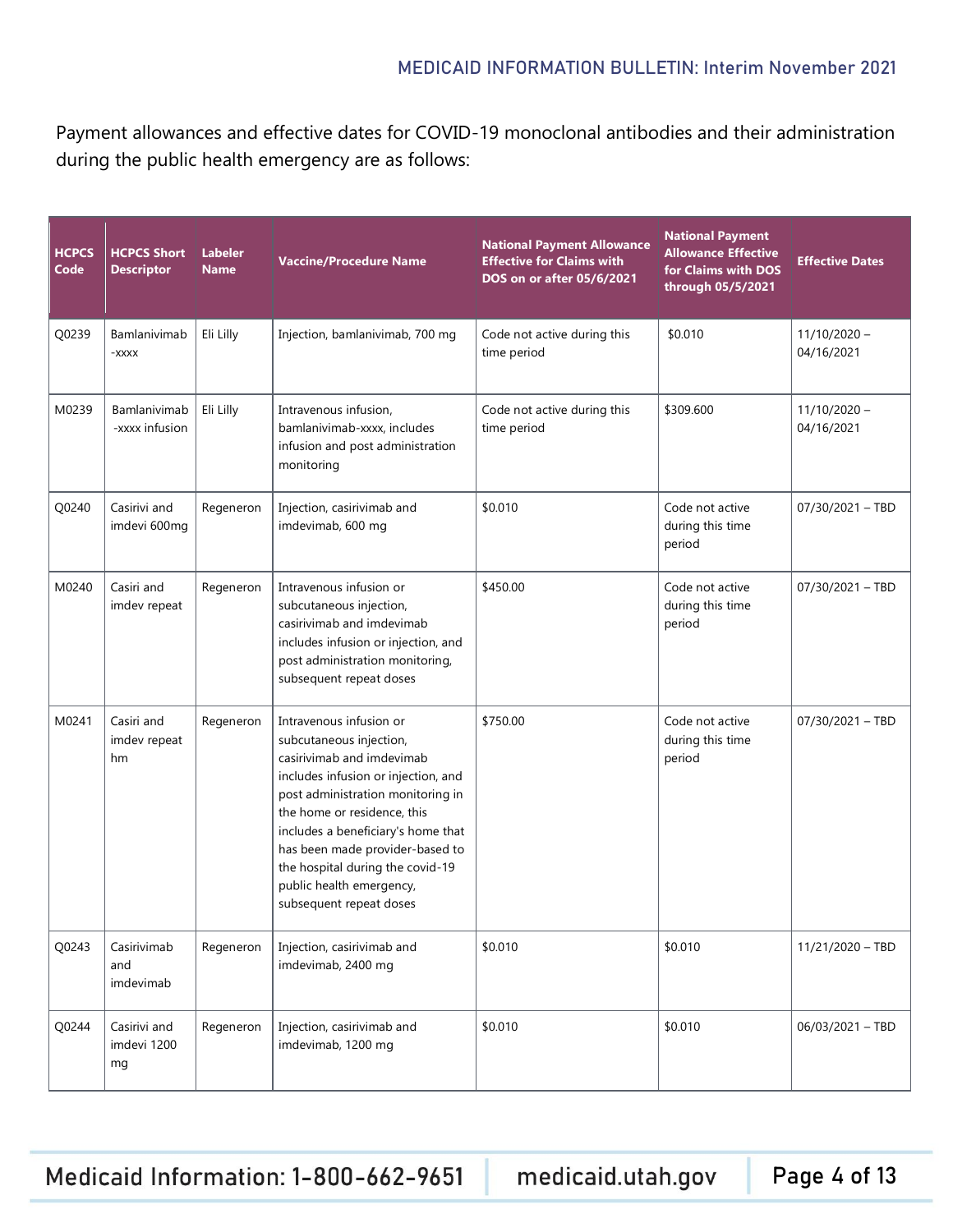| M0243 | Casirivi and<br>imdevi inj                                                                                                                                                                                                                                                                                                                                                       | Regeneron  | Intravenous infusion or<br>subcutaneous injection,<br>casirivimab and imdevimab<br>includes infusion or injection, and<br>post administration monitoring                                                                                                               | \$450.00                                      | \$309.600                                     | 11/21/2020 - TBD   |
|-------|----------------------------------------------------------------------------------------------------------------------------------------------------------------------------------------------------------------------------------------------------------------------------------------------------------------------------------------------------------------------------------|------------|------------------------------------------------------------------------------------------------------------------------------------------------------------------------------------------------------------------------------------------------------------------------|-----------------------------------------------|-----------------------------------------------|--------------------|
| M0244 | Casirivi and<br>Intravenous infusion or<br>Regeneron<br>imdevi inj hm<br>subcutaneous injection,<br>casirivimab and imdevimab<br>includes infusion or injection, and<br>post administration monitoring in<br>the home or residence; this<br>includes a beneficiary's home that<br>has been made provider-based to<br>the hospital during the covid-19<br>public health emergency |            | \$750.00                                                                                                                                                                                                                                                               | Code not active<br>during this time<br>period | 05/06/2021 - TBD                              |                    |
| Q0245 | Bamlanivimab<br>and<br>etesevimab                                                                                                                                                                                                                                                                                                                                                | Eli Lilly  | Injection, bamlanivimab and<br>etesevimab, 2100 mg                                                                                                                                                                                                                     | \$0.010                                       | \$0.010                                       | 02/09/2021 - TBD   |
| M0245 | Bamlan and<br>etesev<br>infusion                                                                                                                                                                                                                                                                                                                                                 | Eli Lilly  | intravenous infusion,<br>bamlanivimab and etesevimab,<br>includes infusion and post<br>administration monitoring                                                                                                                                                       | \$450.00                                      | \$309.600                                     | $02/09/2021 - TBD$ |
| M0246 | Bamlan and<br>Eli Lilly<br>Intravenous infusion,<br>etesev infus<br>bamlanivimab and etesevimab,<br>includes infusion and post<br>home<br>administration monitoring in the<br>home or residence; this includes a<br>beneficiary's home that has been<br>made provider-based to the<br>hospital during the covid-19<br>public health emergency                                    |            | \$750.00                                                                                                                                                                                                                                                               | Code not active<br>during this time<br>period | $05/06/2021 - TBD$                            |                    |
| Q0247 | Sotrovimab                                                                                                                                                                                                                                                                                                                                                                       | GSK        | Injection, sotrovimab, 500 mg                                                                                                                                                                                                                                          | \$2394.00                                     | Code not active<br>during this time<br>period | $05/26/2021 - TBD$ |
| M0247 | Sotrovimab<br>infusion                                                                                                                                                                                                                                                                                                                                                           | GSK        | Intravenous infusion, sotrovimab,<br>includes infusion and post<br>administration monitoring                                                                                                                                                                           | \$450.00                                      | Code not active<br>during this time<br>period | 05/26/2021 - TBD   |
| M0248 | Sotrovimab<br>inf, home<br>admin                                                                                                                                                                                                                                                                                                                                                 | <b>GSK</b> | Intravenous infusion, sotrovimab,<br>includes infusion and post<br>administration monitoring in the<br>home or residence; this includes a<br>beneficiary's home that has been<br>made provider-based to the<br>hospital during the covid-19<br>public health emergency | \$750.00                                      | Code not active<br>during this time<br>period | 05/26/2021 - TBD   |

Medicaid Information: 1-800-662-9651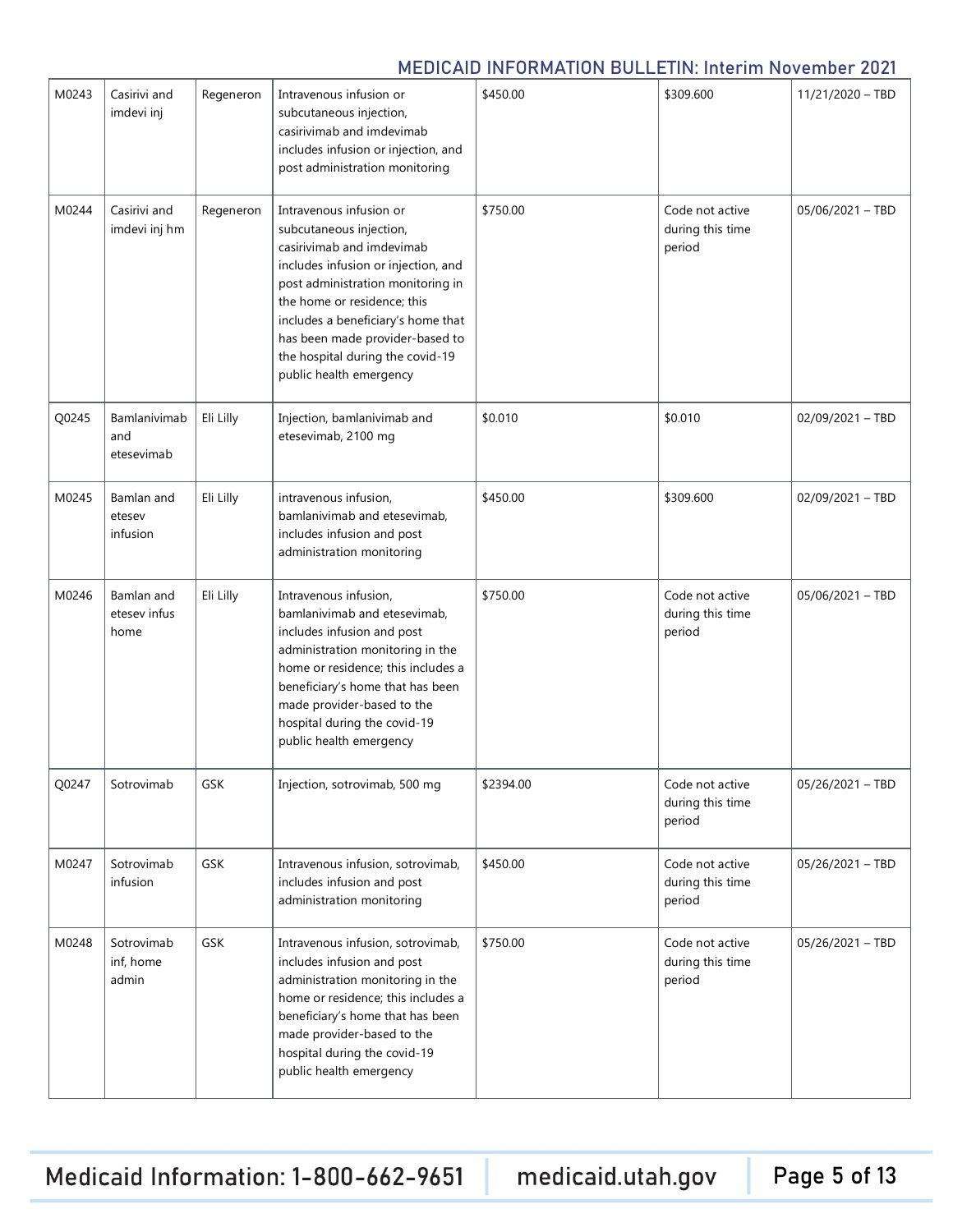| Q0249                                                                                                                                                                                                                                                                                                                                                                                                                                                               | Tocilizumab<br>for COVID-19  | Genentech | Injection, tocilizumab, for<br>hospitalized adults and pediatric<br>patients (2 years of age and older)<br>with covid-19 who are receiving<br>systemic corticosteroids and<br>require supplemental oxygen,<br>non-invasive or invasive<br>mechanical ventilation, or<br>extracorporeal membrane<br>oxygenation (ECMO) only, 1 mg                                                                               | \$6.572          | Code not active<br>during this time<br>period | 06/24/2021 - TBA |
|---------------------------------------------------------------------------------------------------------------------------------------------------------------------------------------------------------------------------------------------------------------------------------------------------------------------------------------------------------------------------------------------------------------------------------------------------------------------|------------------------------|-----------|----------------------------------------------------------------------------------------------------------------------------------------------------------------------------------------------------------------------------------------------------------------------------------------------------------------------------------------------------------------------------------------------------------------|------------------|-----------------------------------------------|------------------|
| M0249<br>Adm Tocilizu<br>Intravenous infusion, tocilizumab,<br>Genentech<br>COVID-19 1st<br>for hospitalized adults and<br>pediatric patients (2 years of age<br>and older) with covid-19 who are<br>receiving systemic corticosteroids<br>and require supplemental oxygen,<br>non-invasive or invasive<br>mechanical ventilation, or<br>extracorporeal membrane<br>oxygenation (ECMO) only, includes<br>infusion and post administration<br>monitoring, first dose |                              | \$450.00  | Code not active<br>during this time<br>period                                                                                                                                                                                                                                                                                                                                                                  | 06/24/2021 - TBA |                                               |                  |
| M0250                                                                                                                                                                                                                                                                                                                                                                                                                                                               | Adm Tocilizu<br>COVID-19 2nd | Genentech | Intravenous infusion, tocilizumab,<br>for hospitalized adults and<br>pediatric patients (2 years of age<br>and older) with covid-19 who are<br>receiving systemic corticosteroids<br>and require supplemental oxygen,<br>non-invasive or invasive<br>mechanical ventilation, or<br>extracorporeal membrane<br>oxygenation (ECMO) only, includes<br>infusion and post administration<br>monitoring, second dose | \$450.00         | Code not active<br>during this time<br>period | 06/24/2021 - TBA |

<https://www.cms.gov/medicare/medicare-part-b-drug-average-sales-price/covid-19-vaccines-and-monoclonal-antibodies>

## <span id="page-5-0"></span>21-95 Over-the-Counter COVID-19 Testing Kits

In accordance with CMS guidance and in alignment with Utah's Disaster State Plan goal to increase access to testing to diagnose or detect COVID-19, starting November 1, 2021, Medicaid covers FDAapproved at-home COVID-19 testing products without any copay or cost-sharing for members.

Covered at-home COVID-19 testing products include those tests where a specimen is collected at home and then sent to a clinical laboratory or other certified testing sites for testing, in addition to those entirely performed at home. To be eligible for coverage, the at-home tests must be prescribed

Medicaid Information: 1-800-662-9651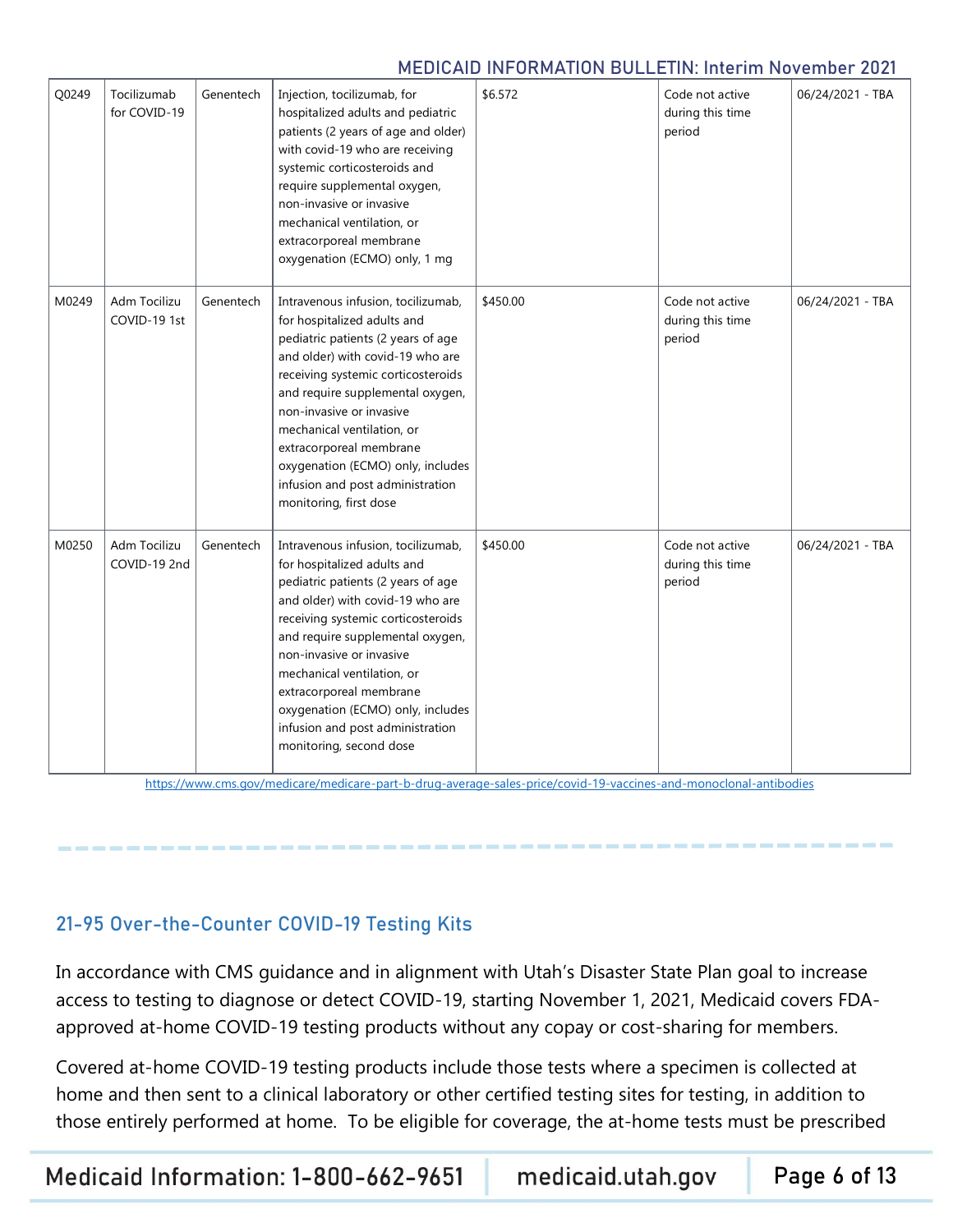by health care providers who have determined that the tests are medically necessary. Members can get these at-home COVID-19 tests, or "home collection" test kits via prescriptions at pharmacies through the Medicaid point-of-sale system. There is no quantity limit imposed on the number of athome COVID-19 tests, or "home collection" test kits a member can receive per month with a prescription.

#### References:

1) Centers for Medicare and Medicaid Services. FAQS ABOUT FAMILIES FIRST CORONAVIRUS RESPONSE ACT AND CORONAVIRUS AID, RELIEF, AND ECONOMIC SECURITY ACT IMPLEMENTATION PART 43. June 23, 2020. [https://www.cms.gov/files/document/FFCRA-](https://www.cms.gov/files/document/FFCRA-%20Part-43%20FAQs.pdf) Part-43 FAQs.pdf

2) Centers for Medicare and Medicaid Services. Medicaid and CHIP Coverage and Reimbursement of COVID-19 Testing under the American Rescue Plan Act of 2021 and Medicaid Coverage of Habilitation Services. August 30, 2021 [https://www.medicaid.gov/federal-policy](https://www.medicaid.gov/federal-policy%20guidance/downloads/sho-21-003.pdf)  [guidance/downloads/sho-21-003.pdf](https://www.medicaid.gov/federal-policy%20guidance/downloads/sho-21-003.pdf)

#### <span id="page-6-0"></span>21-96 Pharmacy Early Refill Policy Update

Effective November 1, 2021, Utah Medicaid has updated the Pharmacy Early Refill Policy to further improve member care. The early refill override request is now evaluated by the Pharmacy Team against medical necessity, as defined in Utah Medicaid Provider Manual General Information, [Section 1, 8-1.](https://medicaid.utah.gov/utah-medicaid-official-publications/?p=Medicaid%20Provider%20Manuals/Pharmacy/) An override is granted for early refill requests that rejects at the Pharmacy POS for Reject code 79, CC 1088 Refill Too Soon, if it is deemed medically necessary and in accordance with policy.

For more information on Medicaid Pharmacy policy, please see the Utah Medicaid Pharmacy Services provider manual at [https://medicaid.utah.gov/utah-medicaid-official-publications/.](https://medicaid.utah.gov/utah-medicaid-official-publications/)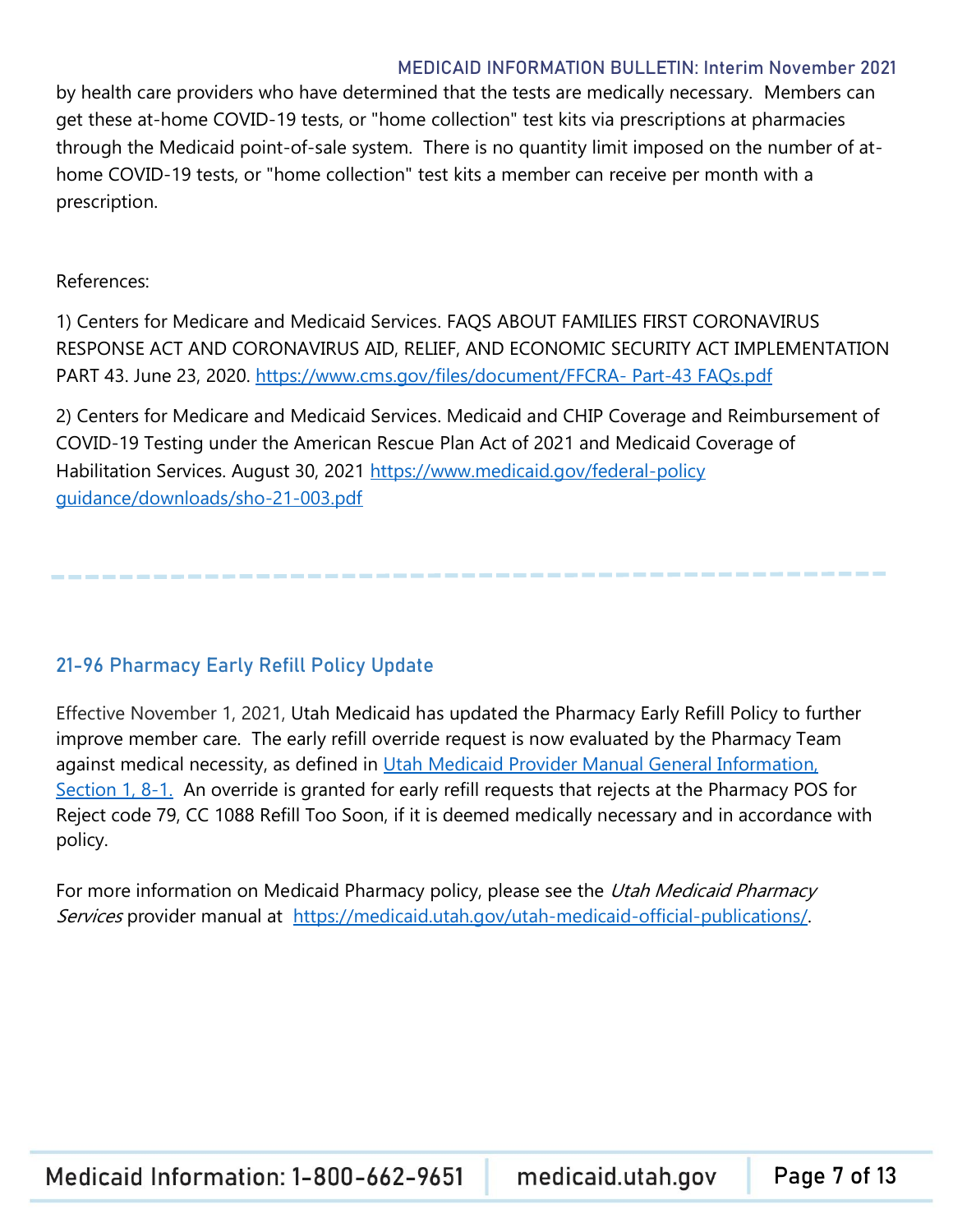## <span id="page-7-0"></span>21-97 Central Nervous System Neurological Assessment Update

Effective November 1, 2021, Utah Medicaid covers brief emotional or behavioral assessments for EPSDT eligible members and pregnant women when performed in physical medicine settings to screen for underlying mental health. Providers who perform this service should report with CPT code 96127 - Brief emotional/behavioral assessment (e.g., depression inventory, attentiondeficit/hyperactivity disorder [ADHD] scale), with scoring and documentation, per standardized instrument.

Medicaid covers up to four (4) units per year, with a maximum of 2 units per date of service, as specified by the National Correct Coding Initiative (NCCI) Medically Unlikely Edit (MUE).

Medicaid Accountable Care Organizations (ACO) are also required to cover this service.

## <span id="page-7-1"></span>21-98 Behavioral Health Receiving Centers – Update to the Utah Medicaid Provider Manual for Rehabilitative Mental Health and Substance Use Disorder Services

In Chapter 2-18, Behavioral Health Receiving Centers, minor changes have been made to refer to Rule R523-21 of the Utah Administrative Code for complete information on requirements to qualify as a behavioral health receiving center.

The updated Utah Medicaid Rehabilitative Mental Health and Substance Use Disorder Services provider manual can be found at [https://medicaid.utah.gov/utah-medicaid-official-publications/.](https://medicaid.utah.gov/utah-medicaid-official-publications/)

## <span id="page-7-2"></span>21-99 Utah Medicaid Fee for Service COVID-19 Vaccines

Effective March 2020, The Utah Medicaid Fee-for-Service program began covering COVID-19 vaccines in accordance with the [Public Health Emergency Declaration.](https://www.phe.gov/Preparedness/legal/Pages/phedeclaration.aspx)

Utah Medicaid will reimburse an administration fee of \$40 when a COVID-19 vaccine is billed with the appropriate information via pharmacy point of sale or medical claims. Medical claims will use the vaccine code and the vaccine administration code listed in the table below. The coverage and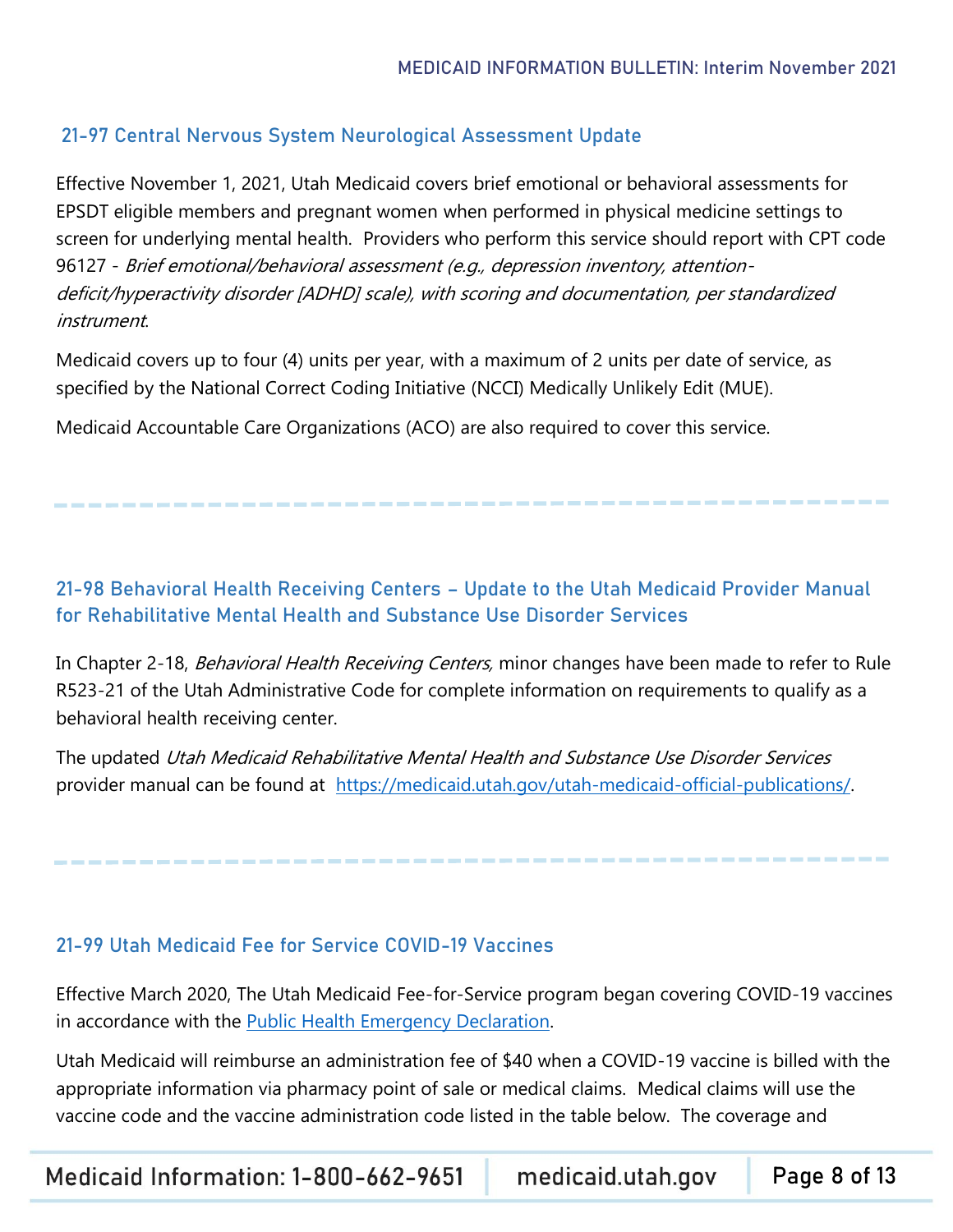reimbursement of COVID-19 vaccines and incentive amount will be billed as fee for service. Pharmacies administering the vaccine to nursing home residents will be reimbursed the administration fee for the vaccine.

COVID-19 vaccine Emergency Use Authorization covers administration of this vaccine for Medicaid members 5 years and older (Pfizer) and 18 years and older (Moderna & Janssen). COVID-19 vaccines are not approved for members who are less than 5 years of age.

| <b>Effective</b><br><b>Date</b> | <b>Vaccine</b><br>Code | <b>Vaccine Code Descriptor</b>                                                                                                                                                                                                                                                    | <b>Vaccine</b><br><b>Administration</b><br>Code(s)                                      | <b>Vaccine</b><br><b>Manufacturer</b> | <b>Vaccine</b><br>Name(s)                                      | <b>NDC 10/NDC 11</b><br><b>Labeler Product ID</b><br>(Vial) | <b>Minimum Dosing</b><br><b>Interval</b>                                                                                                                                                      |
|---------------------------------|------------------------|-----------------------------------------------------------------------------------------------------------------------------------------------------------------------------------------------------------------------------------------------------------------------------------|-----------------------------------------------------------------------------------------|---------------------------------------|----------------------------------------------------------------|-------------------------------------------------------------|-----------------------------------------------------------------------------------------------------------------------------------------------------------------------------------------------|
| 12/11/20                        | 91300                  | Severe acute respiratory<br>syndrome coronavirus 2<br>(SARSCoV-2) (Coronavirus<br>disease [COVID-19]) vaccine,<br>mRNA-LNP, spike protein,<br>preservative free, 30<br>mcg/0.3mL dosage, diluent<br>reconstituted, for<br>intramuscular use                                       | 0001A (1st<br>dose)<br>0002A (2nd<br>dose)<br>0003A (3rd<br>dose)<br>0004A<br>(Booster) | Pfizer                                | Pfizer-<br>BioNTech<br>COVID-19<br>Vaccine                     | 59267-1000-1<br>59267-1000-01                               | 1st Dose to 2nd Dose:<br>21 Days<br>2nd Dose to 3rd Dose<br>(CDC recommended<br>population[s] [e.g.,<br>immunocompromised]<br>28 or More Days<br>Booster: Refer to<br><b>FDA/CDC Guidance</b> |
| 10/29/21                        | 91307                  | Severe acute respiratory<br>syndrome coronavirus 2<br>(SARS-CoV-2) (coronavirus<br>disease [COVID-19]) vaccine,<br>mRNA-LNP, spike protein,<br>preservative free, 10 mcg/0.2<br>mL dosage, diluent<br>reconstituted, tris-sucrose<br>formulation, for intramuscular<br><b>use</b> | 0071A (1st<br>Dose) 0072A<br>(2nd Dose)                                                 | Pfizer, Inc.                          | Pfizer-<br><b>BioNTech</b><br>COVID-19<br>Pediatric<br>Vaccine | 59267-1055-1<br>59267-1055-01                               | 1st Dose to 2nd Dose:<br>21 Days                                                                                                                                                              |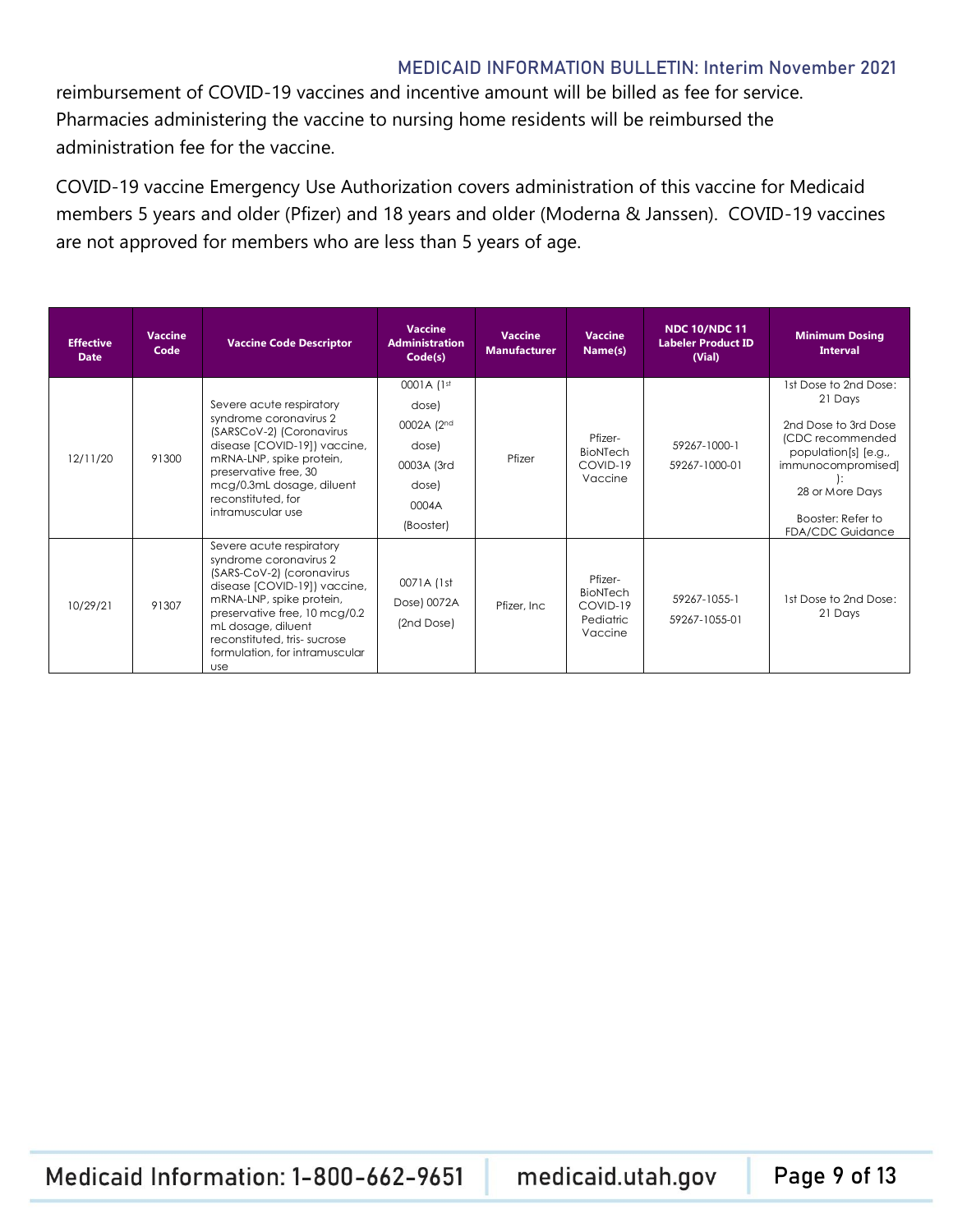| <b>Effective</b><br><b>Date</b>          | <b>Vaccine</b><br>Code | <b>Vaccine Code Descriptor</b>                                                                                                                                                                                                                                                                                                                                  | <b>Vaccine</b><br><b>Administration</b><br>Code(s)                | <b>Vaccine</b><br><b>Manufacturer</b> | <b>Vaccine</b><br>Name(s)                                        | <b>NDC 10/NDC 11</b><br><b>Labeler Product ID</b><br>(Vial) | <b>Minimum Dosing</b><br><b>Interval</b>                                                                                                            |
|------------------------------------------|------------------------|-----------------------------------------------------------------------------------------------------------------------------------------------------------------------------------------------------------------------------------------------------------------------------------------------------------------------------------------------------------------|-------------------------------------------------------------------|---------------------------------------|------------------------------------------------------------------|-------------------------------------------------------------|-----------------------------------------------------------------------------------------------------------------------------------------------------|
| 12/18/20                                 | 91301                  | Severe acute respiratory<br>syndrome coronavirus 2<br>(SARSCoV-2) (Coronavirus<br>disease [COVID-19]) vaccine,<br>mRNA-LNP, spike protein,<br>preservative free, 100<br>mcg/0.5mL dosage, for<br>intramuscular use                                                                                                                                              | 0011A (1st<br>dose)<br>0012A (2nd<br>dose)<br>0013A (3rd<br>dose) | Moderna, Inc.                         | Moderna<br>COVID-19<br>Vaccine                                   | 80777-273-10<br>80777-0273-10                               | 1st Dose to 2nd<br>Dose: 28 Days<br>2nd Dose to 3rd<br>Dose (CDC<br>recommended<br>population[s] [e.g.,<br>immunocompromise<br>d]): 28 or More Days |
| 10/20/21                                 | 91306                  | Severe acute respiratory<br>syndrome coronavirus 2<br>(SARS-CoV-2) (coronavirus<br>disease [COVID-19]) vaccine,<br>mRNA-LNP, spike protein,<br>preservative free, 50<br>mcg/0.25 mL dosage, for<br>intramuscular use                                                                                                                                            | 0064A<br>(Booster)                                                | Moderna, Inc.                         | Moderna<br>COVID-19<br>Vaccine                                   | 80777-273-10<br>80777-0273-10                               | Refer to FDA/CDC<br>Guidance                                                                                                                        |
| 2/27/21<br>$\mathbf{r}$ and $\mathbf{r}$ | 91303                  | Severe acute respiratory<br>syndrome coronavirus 2<br>(SARS-CoV-2) (coronavirus<br>disease [COVID-19]) vaccine,<br>DNA, spike protein,<br>adenovirus type 26 (Ad26)<br>vector, preservative free,<br>5x10 <sup>10</sup> viral particles/0.5mL<br>dosage, for intramuscular use<br>$\ell$ is $\ell$ the <i>increased in the compact</i> in the compact of $\ell$ | 0031A (Single<br>Dose)<br>0034A<br>(Booster)                      | Janssen                               | Janssen<br>COVID-19<br>Vaccine<br><b>The Secretary Contracts</b> | 59676-580-05<br>59676-0580-05                               | Booster: Refer to<br><b>FDA/CDC Guidance</b>                                                                                                        |

<https://www.ama-assn.org/system/files/2020-11/covid-19-immunizations-appendix-q-table.pdf>

## **Pharmacy Point of Sale Claims:**

Billing for reimbursement of a free product (no associated cost) including an admin fee per NCPDP guidelines:

- The submitted Transaction Code (103-A3) is a "B1" (Claim Billing).
- The submitted Prescription/Service Reference Number Qualifier (455-EM) is a "1" (Rx Billing).
- The claim pricing segment follows the prescription claim request formula.
- The Product/Service ID (407-D7) should be submitted with the correct Product/Service ID Qualifier (436/E1) (in this example "03" (NDC))
- Product/Service ID (407-D7) contains the NDC Number of the vaccine or other product that was administered and obtained at zero cost
- The Days' Supply (405-D5) should be submitted with a value of "1".
- The Quantity Dispensed (442-E7) should be submitted with the value that represents the quantity of drug product administered.
- The DUR/PPS Segment, with a "MA" (Medication Administered) in the Professional Service Code (440-E5), is submitted to identify the product was administered.
- The Incentive Amount Submitted (438-E3) is submitted to identify the pharmacy is seeking reimbursement for the administration of the product.
- The submission clarification code (420-DK)
	- o Initial Dose(s): Submission Clarification Code of **2 "Other Override"**  defined as "Used when authorized by the payer in business cases not currently addressed by other SCC values to indicate the first dose of a multi-dose vaccine is being administered"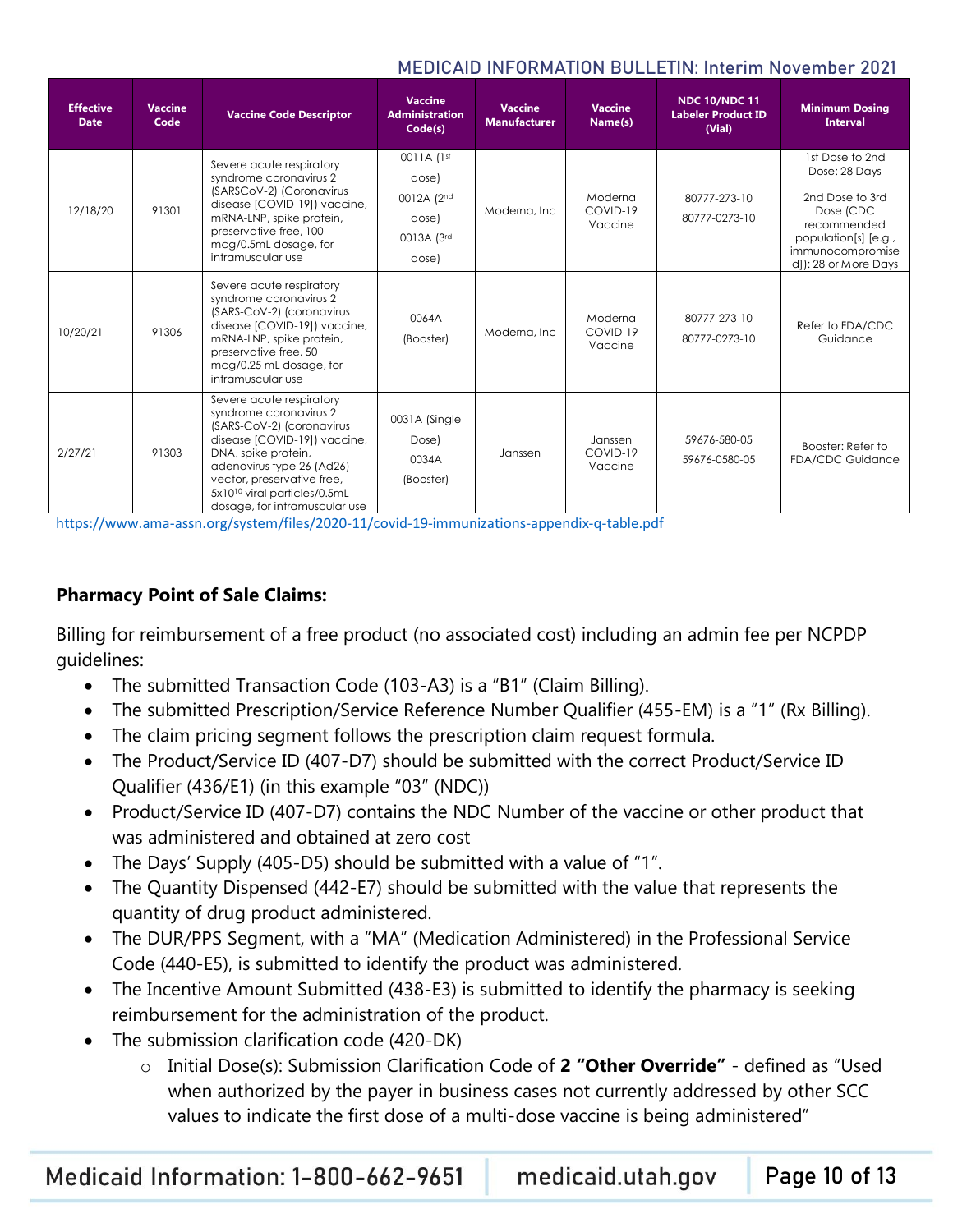- o Second Dose: Submission Clarification Code of **6 "Starter Dose"** defined as "The pharmacist is indicating that the previous medication was a starter dose and now additional medication is needed to continue treatment to indicate the second dose of a multi-dose vaccine is being administered"
- o Booster/Additional Doses: Submission Clarification Code of **7 "Medically Necessary"**  defined as "Additional dose for targeted population, where days between additional dose and last dose of series is no less than the dose series time period"
- Utah Medicaid Incentive amount (administration fee) is as follows:
	- o Single dose vaccine \$40
	- o Vaccines requiring more than one dose
		- **·** Initial dose \$40
		- Each subsequent dose \$40
- Basis of Cost Determination (423-DN) should be submitted with the value "15" (Free product or no associated cost).

#### **Medical Claims:**

For guidance on how to bill for COVID-19 Vaccines and Administration visit: [https://www.cms.gov/medicare/covid-19/medicare-billing-covid-19-vaccine-shot-administration.](https://www.cms.gov/medicare/covid-19/medicare-billing-covid-19-vaccine-shot-administration)

## <span id="page-10-0"></span>21-100 ARPA Enhanced Funding for Providers

The Centers for Medicare and Medicaid Services (CMS) authorized Utah to make limited-term supplemental payments to Home and Community Based Services (HCBS) Waiver providers for three years. The three year period is retroactive to April 1, 2021, and extends through March 31, 2024. These supplemental payments are temporary and funded with American Rescue Plan Act (ARPA), HCBS Enhanced Funding to address the increase in expenses incurred and workforce challenges that have emerged from the COVID-19 pandemic.

Providers will receive quarterly payments equal to five percent of the total amount each provider was reimbursed for claims paid in the previous quarter. The supplemental payments will exclude any denied claims.

To be eligible for enhanced funding, billing providers include providers who bill for:

- State Plan Services delivered through fee for service or managed care payment arrangements, including:
	- o Home Health Services
	- $\circ$  Private Duty Nursing in home services only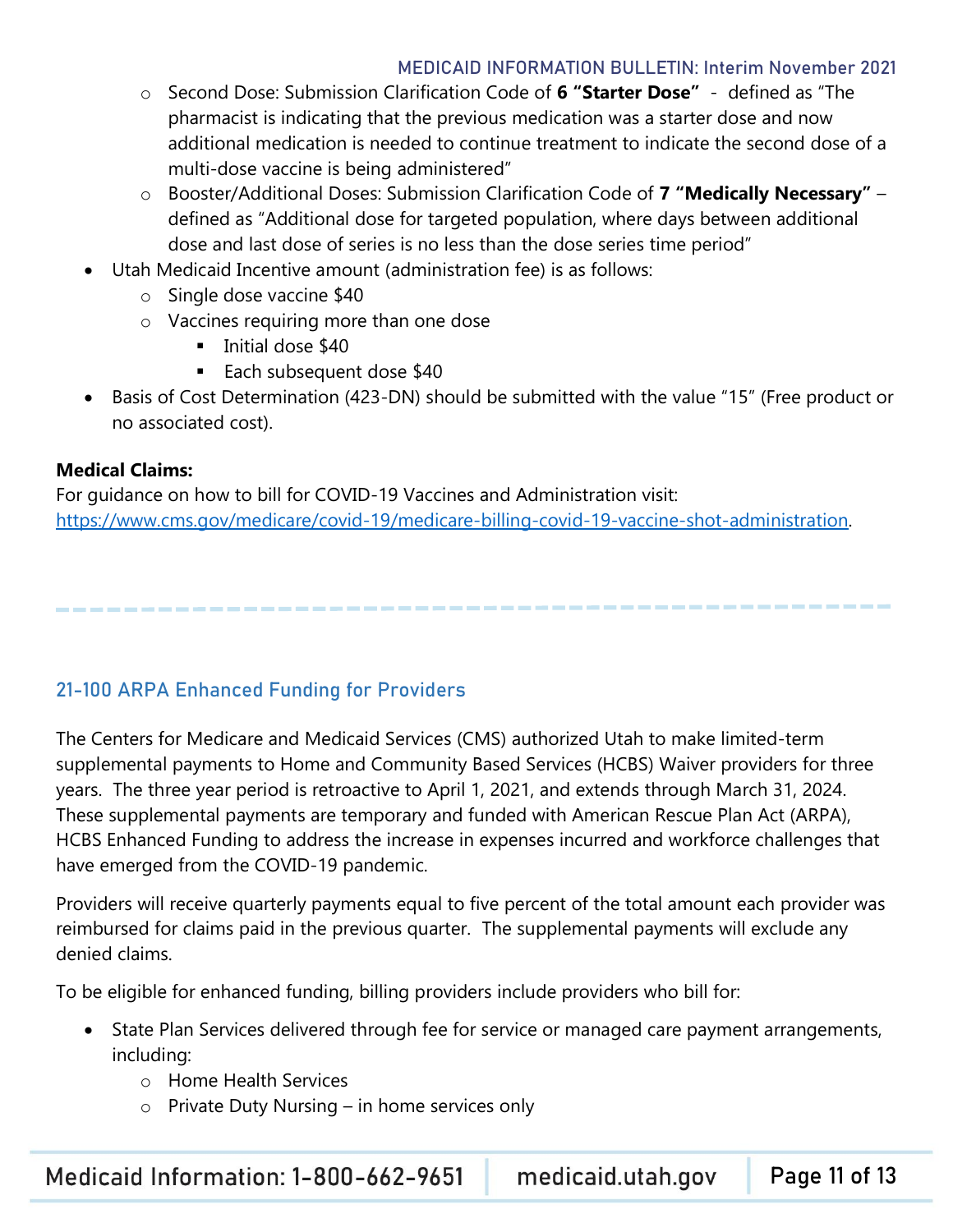- o Hospice Services in home services only
- o Personal Care Services
- o Case Management
- $\circ$  School Based Services services furnished to a child with a disability because such services are included in the child's individualized educational program established pursuant to Part B of the Individuals with Disabilities Education Act or furnished to an infant or toddler with a disability because such services are included in the child's individualized family service plan
- o Outpatient Mental Health and Substance Use Treatment Services
- o Autism Spectrum Disorder Related Services for individuals eligible for Early Periodic Screening Diagnosis and Treatment (EPSDT)
- Services provided under Utah's approved 1915(c) HCBS waivers and for services delivered through both traditional and self-administered service provider arrangements.

In order to qualify for supplemental payments, eligible providers must complete an attestation of the following:

- 1. An understanding that these are time-limited payments.
- 2. An agreement that a portion of the funds will be used to address direct-care worker issues.
- 3. An agreement that funds will be used to expand, enhance or strengthen HCBS or other applicable services authorized under ARPA Section 9817.

#### **To complete the attestation, please fill out the [Attestation/Google Form.](https://docs.google.com/forms/d/e/1FAIpQLSfxZgzmIXoh7RA-_FDlGwL92Dc3Mnlltb7cvM87xFcXTi5RVw/viewform)**

[\(https://docs.google.com/forms/d/e/1FAIpQLSfxZgzmIXoh7RA-](https://docs.google.com/forms/d/e/1FAIpQLSfxZgzmIXoh7RA-_FDlGwL92Dc3Mnlltb7cvM87xFcXTi5RVw/viewform) [\\_FDlGwL92Dc3Mnlltb7cvM87xFcXTi5RVw/viewform\)](https://docs.google.com/forms/d/e/1FAIpQLSfxZgzmIXoh7RA-_FDlGwL92Dc3Mnlltb7cvM87xFcXTi5RVw/viewform)

To complete the Attestation Form, a provider must input their NPI/API number (National Provider Identifier/Atypical Provider Identifier). Division of Services for People with Disabilities (DSPD) providers can find their API by visiting the USTEPS Provider Interface (UPI):

- 1. Click "Reports" from the main menu
- 2. Choose the "Administration" section of the report portal
- 3. Run the "API Lookup Tool"

A provider's attestation applies until the end of the program, March 31, 2024, or until the provider's attestation is rescinded in writing by emailing **ARPA-HCBS@utah.gov.** The provider will not be required to "request" future supplemental quarterly payments. Once the attestation is confirmed, the state will determine and submit payments to the providers at the next payment interval.